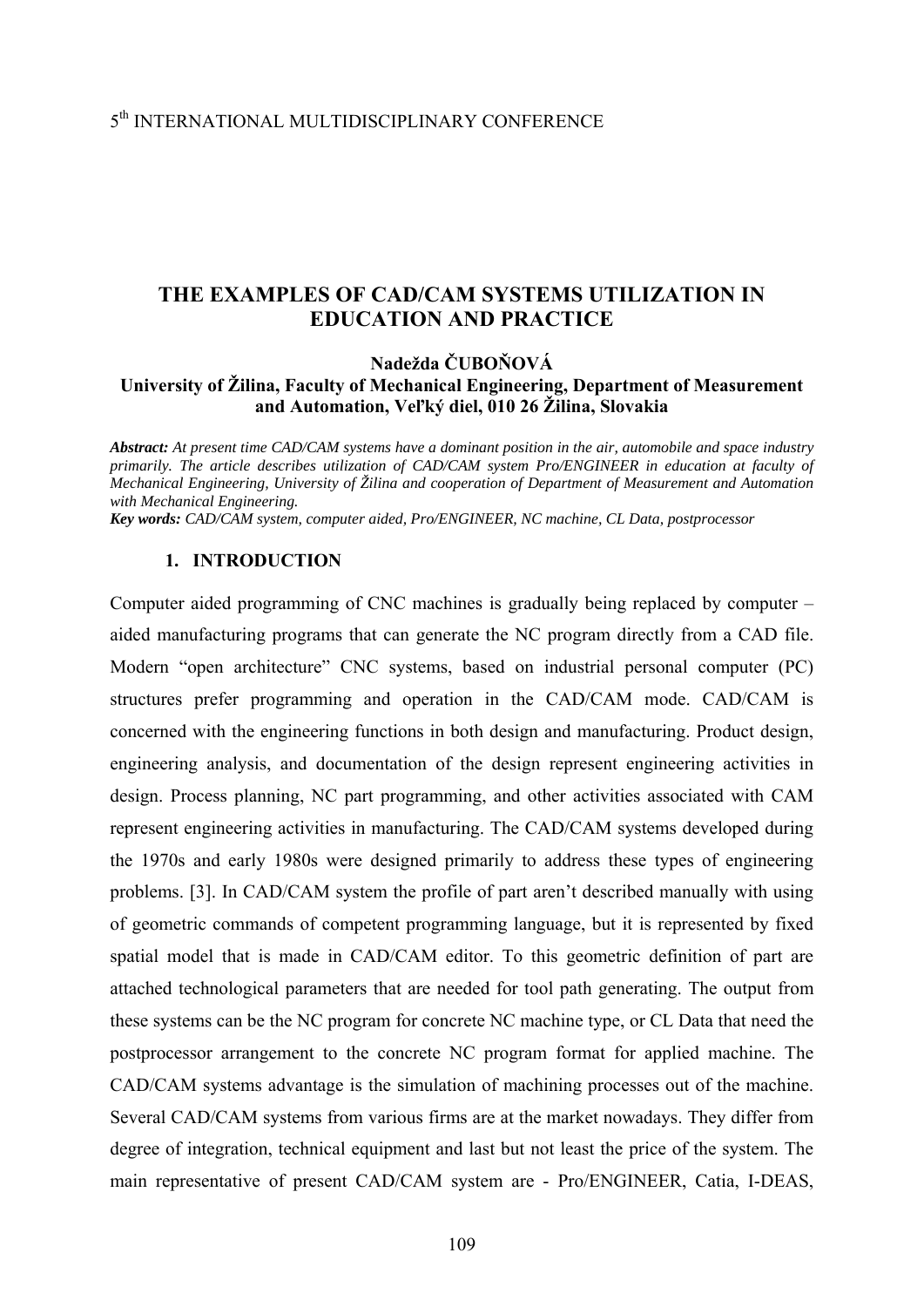UNIGRAPHICS, and Euclid 3 etc. The utilization of CAD/CAM systems is highly effectiveness, because it enables to reduce the process development time and the introduction of a new product in the market heavily [4].

### **2. CAD/CAM SYSTEM Pro/ENGINEER**

Pro/ENGINEER is full parameter 3D graphic CAD/CAM system, determined mainly for general manufacture engineering and for automation of design engineering. System covered the whole processes from preliminary design, through drawing documentation to programs for manufacturing of designed parts on numerical control machine tools. With graphical system Pro/ENGINEER is possible to create fully, unambiguous and accurately space model of solid body - simply and quickly. Pro/ENGINEER contains about 35 modules that directed for individual applications (Pro/NC – fig.1, Pro/NC-Check, Pro/ Moldesign etc.). The substance of system, basic model Pro/ENGINEER can be used independent or in combination with another models according to users requirement.



Fig.1 Modul Pro/NC- extending the functionality of Pro/ENGINEER to manufacturing – Mill, Turn, Wire EDM, Sheetmetal<sup>[7]</sup>

## **2.1 Application of CAD/CAM System Pro/ENGINEER in Education**

CAD/CAM system Pro/ENGINEER is used at Faculty of Mechanical Engineering University of Žilina, the Department of Measurement and Automation mainly for education of the objects aim at technical preparation of manufacturing.

At department was solved the problem of CL data arrangement from CAD/CAM system Pro/ENGINEER to the format of NC program that enters to the EMCO-MAIER training machines (lathe-EMCO-Compact 5CNC, milling machine-EMCO. The computer programs that have been developed read the commands of CL data from the text file by the line row and adds for every command the competent function of machine control system. The cycle of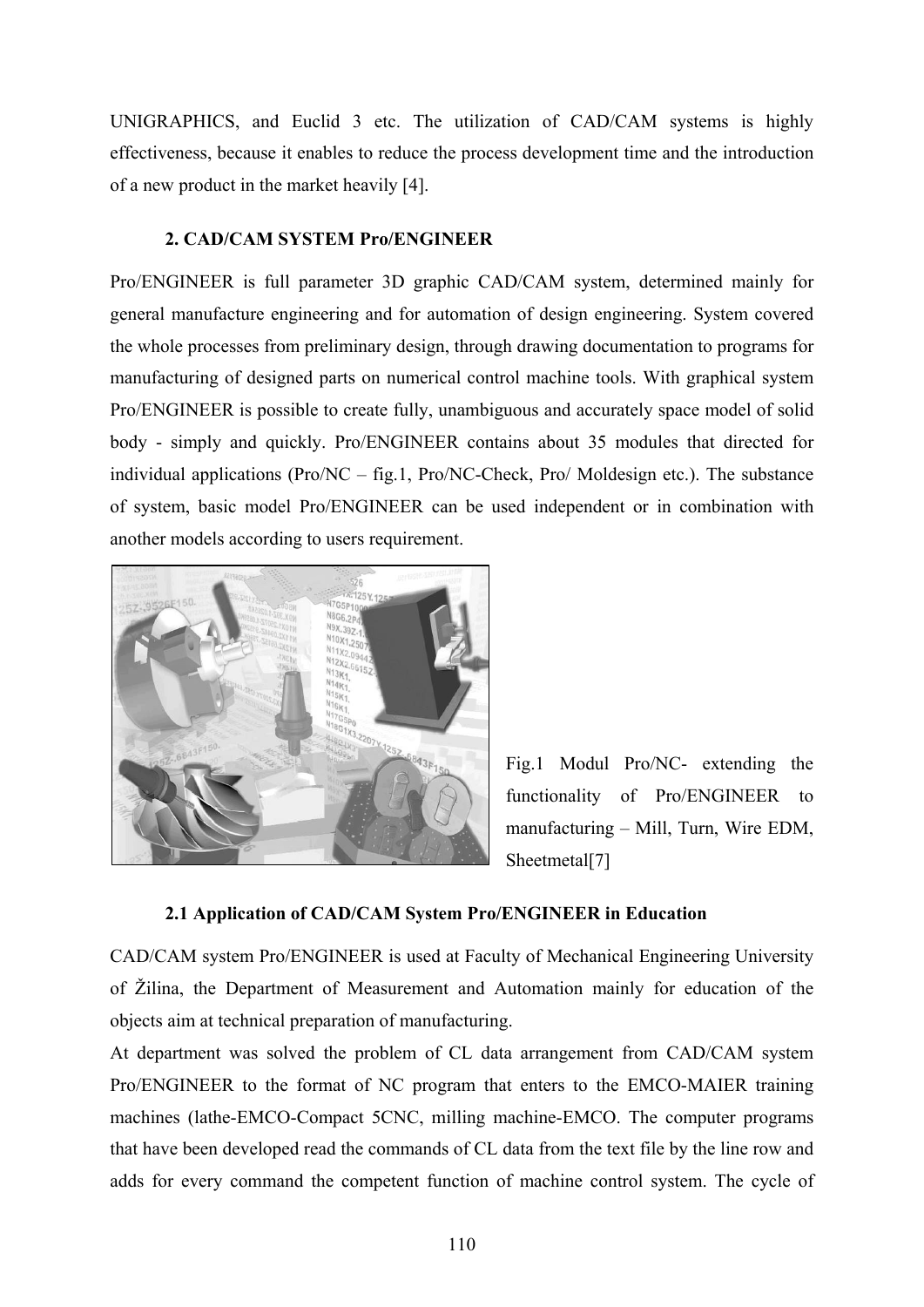arrangement runs till the end of the CL data files. The procedure of the manufacturing process creation in Pro/ENGINEER is shown at fig.2.



Fig.2 . The procedure of the manufacturing process creation in Pro/ENGINEER

# **3. THE EXAMPLES OF CAD/CAM SYSTEM PRO/ENGINEER UTILIZATION IN INDUSTRY PLANTS**

Our Department had cooperation with some mechanical engineering plants that use system Pro/ENGINEER in their technological preparation of production. In frame of this cooperation the Department participate on solving some problems from the area of the CAD/CAM system utilization.

The first task from the practice in CAD/CAM system was solved on the basis of the requirements MATADOR MACHINERY, a.s. Púchov firm. Plants decided to use a new technology for the production of mould, which are used for pneumatic tyre mould. The result of this cooperation was proposal of the new technology. The operation sequences of this technology made in Pro/ENGINEER are showed at fig.3. The production of segments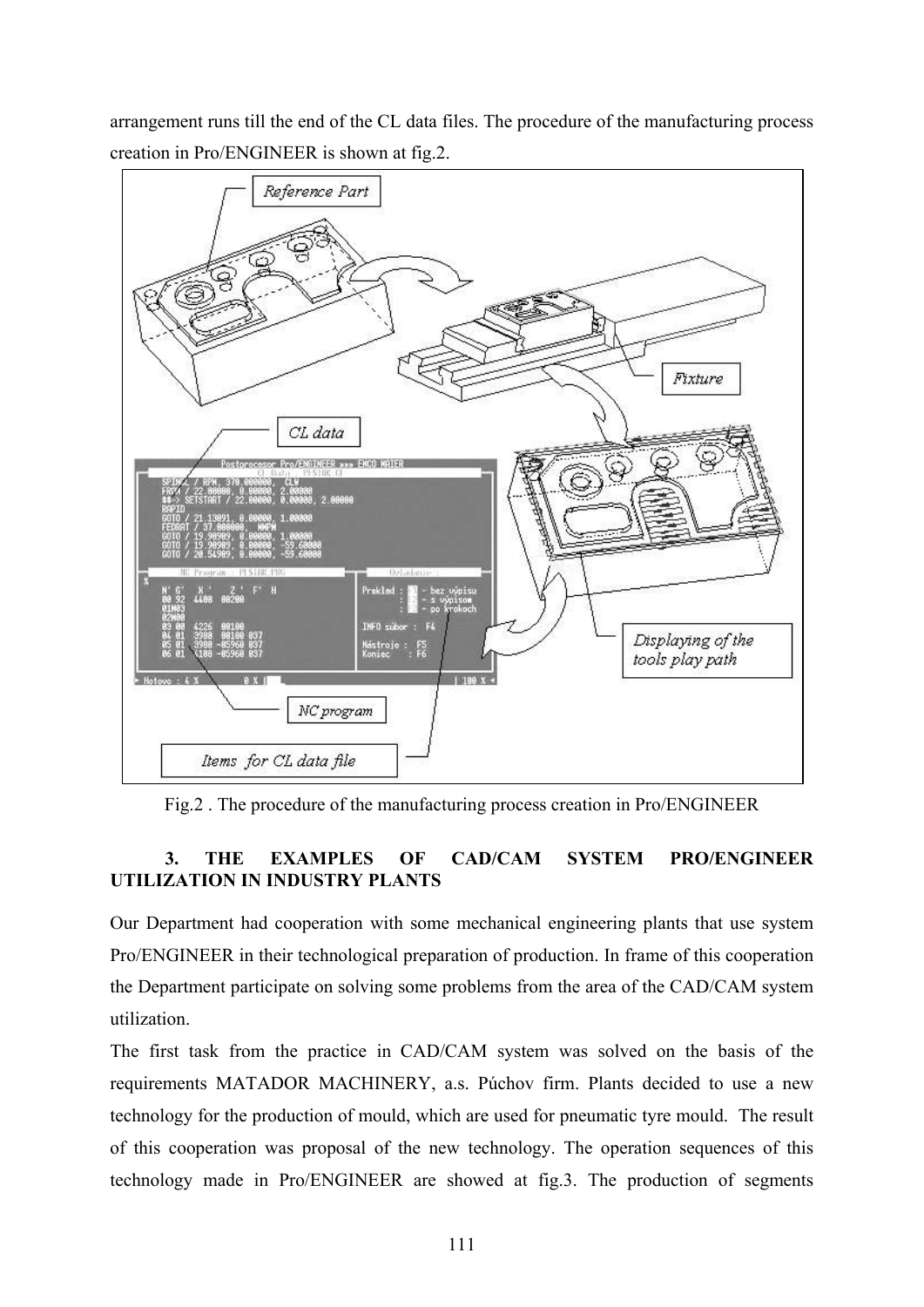becomes shorter, economically favourable, more precision and complies to the to the quality product requirements[2].

| Operácia č.1.           | Operácia č.2.         | Operácia č.3.        |
|-------------------------|-----------------------|----------------------|
|                         |                       |                      |
| Operácia č.4.           | Operácia č.5.         | Operácia č.6.        |
|                         | CHICA                 |                      |
| Operácia č.7.           | Operácia č.8.         | Operácia č.9.        |
| Frézovasie po krivku    | Frézovanie po knyke   | Fréamanie po krivke. |
| Operácia č.10.          | Operácia č.11.        | Operácia č.12.       |
| Fritzovanie po latvice. | Frézovanie po krívke. | Frezoyatic po kriske |

Fig.3 The operation sequences for manufacturing of mould segment

Another cooperation by the solving tasks for using CAD/ CAM system Pro/ENGINEER in practice was a proposal of the manufacturing process for the insertion piece (fig.4.a, b) into extrusion machine. The task was solved for plant KONŠTRUKTA  $-$ Industry a.s. Trenčín. The solving of the task required the proposal of postprocessor verification for a milling machine DECKEL MAHO MH 700. Developed NC program was transformed to the machine control system and the final verification of the postprocessor was verifying step by step by the manufacturing of insertion piece[1].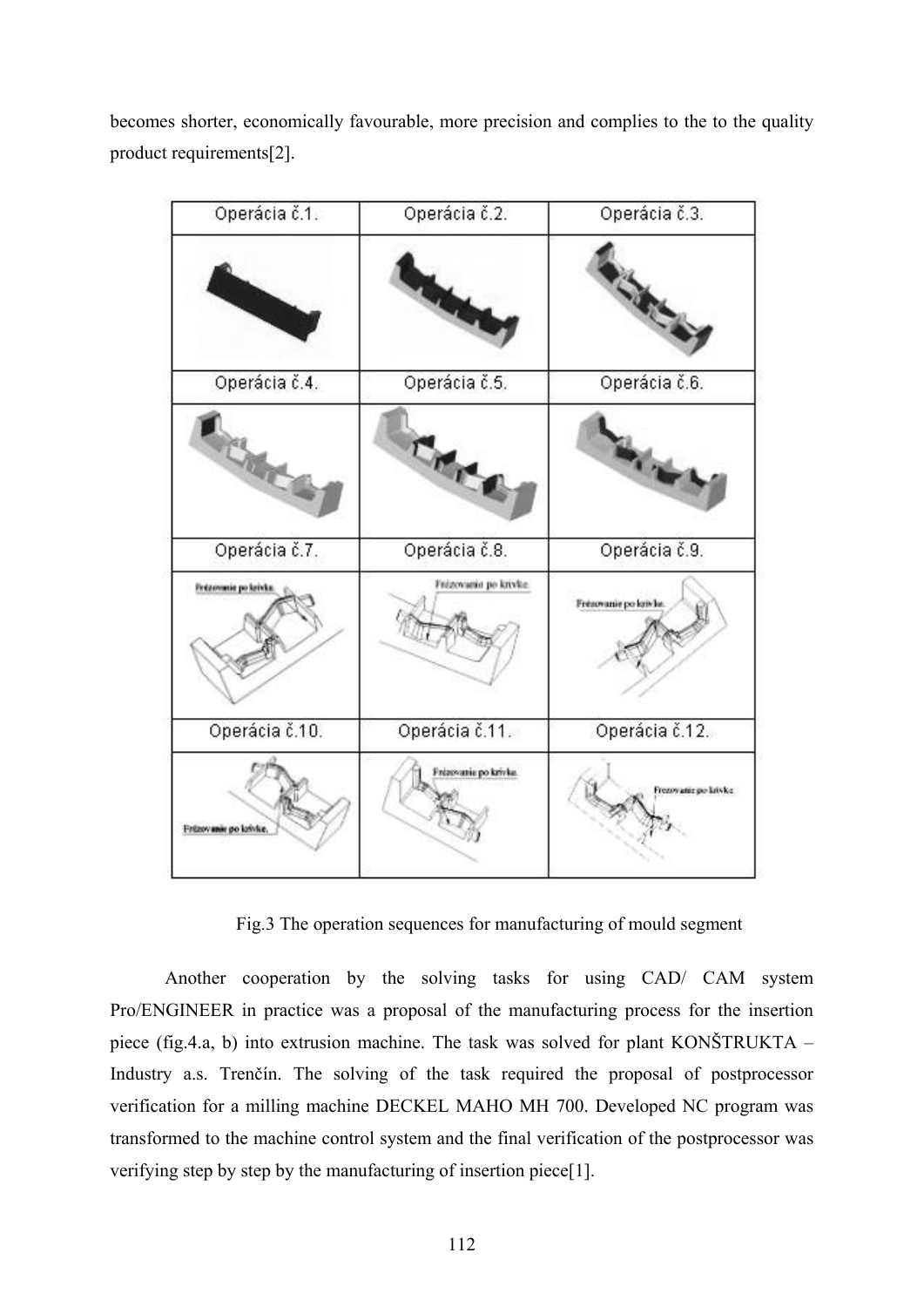

Fig.4 a) The insertion peace using in extrusion machine

b) Fixture and piece for manufacturing process modelling in environment of CAD/CAM system Pro/ENGINEER

CAD/CAM system Pro/ENGINEER is used in firm KDR, s.r.o., Žilina. Our Department solved for this firm proposal of manufacturing process for flange TS 200 AZ1.



Fig.6 Design of fixtures proposal

The main problem at the solving of this task was to propose new fixtures for manufacturing of flange (fig.6), suitable tool and technological parameters, decreasing of cutting time. The simulation of created manufacturing process of flange in CAD/CAM system Pro/ENGINEER allowed us to display all critical places of the manufacturing process, the collision of the tool with the workpiece or fixtures.